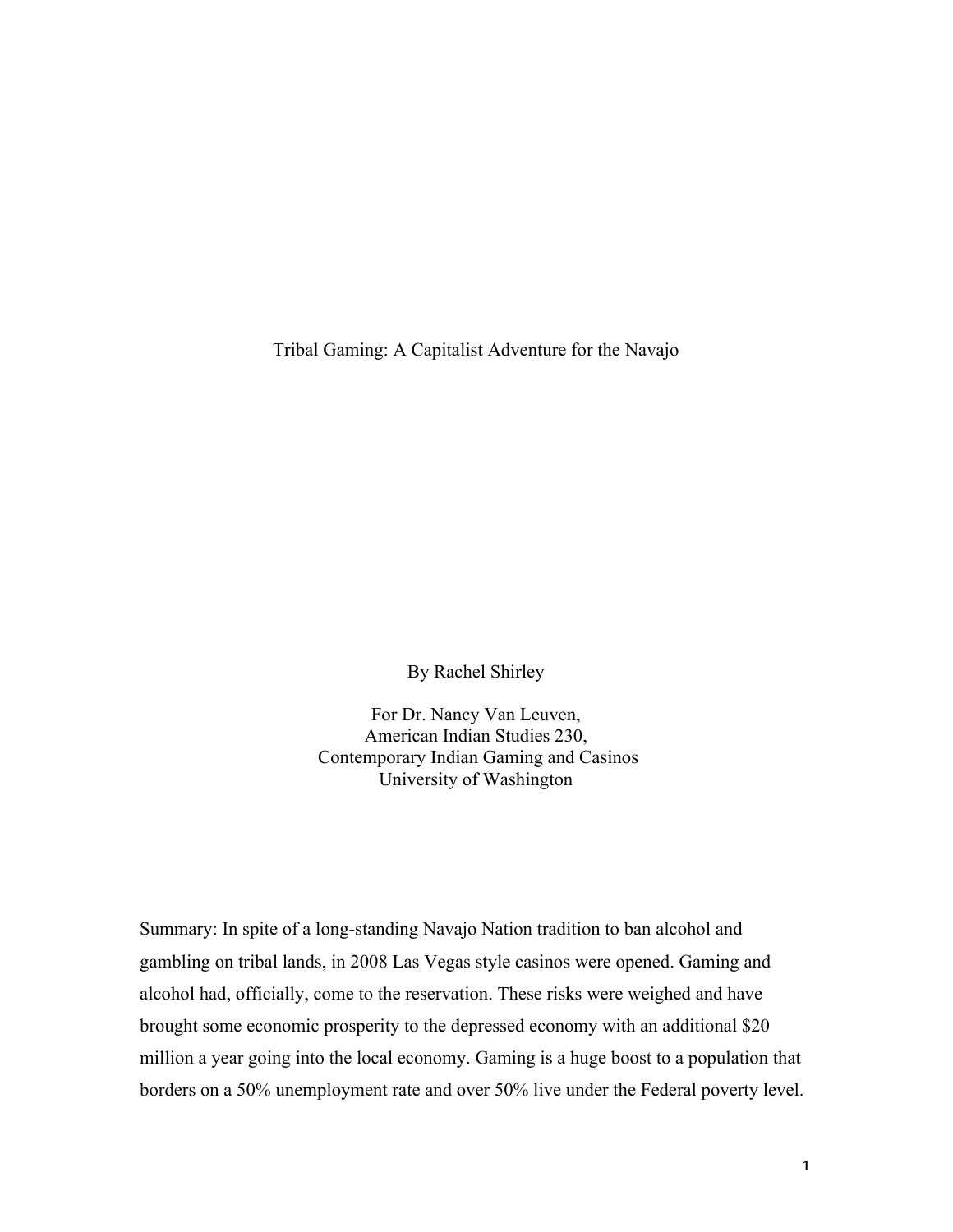## **Background: Historical Public Policies that set Indian gaming in motion.**

In sweeping campaigns from 1863 to 1866, the United States Army and U.S. government forcibly and violently removed the Navajo from their ancestral land. This became known as "The Fearing Time". The Navajo were seized and marched about 400 miles during which many were killed, died, starved, or became ill in an internment camp in Bosque Redondo where another tribe, the Mescalero Apache, too, were kept. For the Navajo this period of captivity and suffering became known as "The Long Walk".

While imprisoned, the Navajo tribe surrendered to the United States government. This surrender is known as the Treaty of 1868 and was signed in a field between the Fort Sumner in New Mexico and the modern day Bosque Redondo Memorial. This is important to note because by definition, a treaty can only be signed by two nations. Thus, the Treaty of 1868 established the sovereignty of the Navajo Nation."

Treaties have made the U.S. government obligatory to tribes and tribal members. Tribes and members are subjugated through U.S. social and monetary policies, which contradict the guarantee of sovereignty. Federal intervention then violates the sovereignty of the tribe; an example of this violation is the regulation of Indian gaming on tribal lands. Generally, the U.S. government only observes sovereignty when it is convenient, often making federal intervention a negative force.

After conquest, the U. S. government continued to make policies that violated the Navajo's sovereign nation. One such policy occurred in the 1930's called the Navajo Livestock Reduction Act. In the late 19th and early 20th centuries, livestock became a form of economic prosperity for the Navajos. "Navajos in the past have explained their

 $\mathfrak{p}$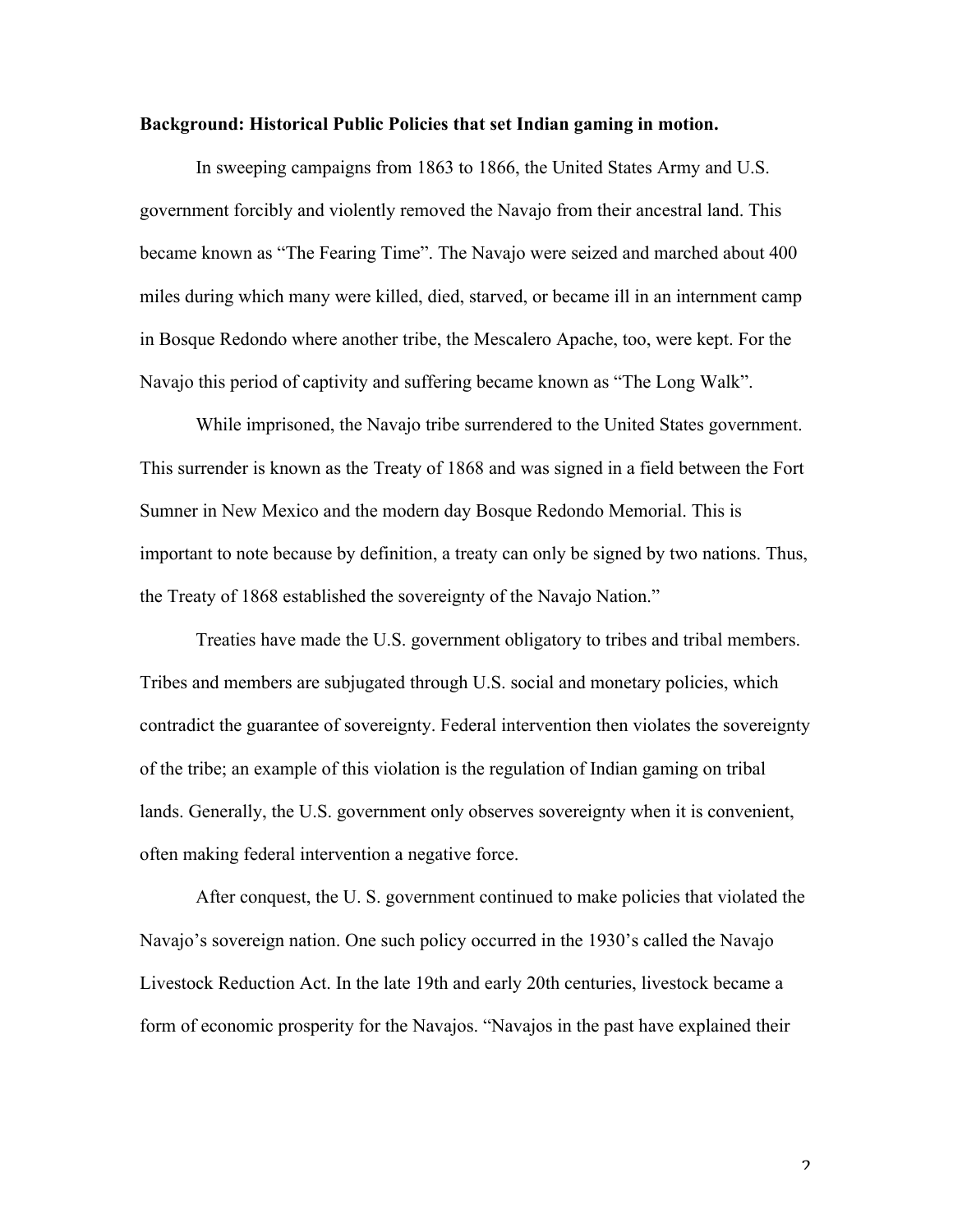livestock simply as, "Sheep is life." And in cultural mythology the Gods created Big Sheep Mountain, made of rams and ewes, making these animals sacred to the Navajo.

At that time the average Navajo family owned 100 horses, 300 head of sheep, and 100 head of cattle. Unfortunately, the environment could not sustain that amount of livestock, which lead to overgrazing and soil erosion. The U.S. government stepped in and made drastic changes that devastated the self-reliant economy of the Navajo. This along with earlier U.S. government intervention had robbed the Navajo of much of their land, affecting Navajo life and culture, and now it appeared that the government was going to take away their prosperity as well. This left tribal members bitter, degraded, and in poverty. It is easy to see why federal government intervention has been seen in a negative way by Native Nations.

After the Navajo's economic system was destroyed it never recovered. The reservation saw many of the ill effects of poverty and unemployment on the economy and the spirit of the people. This has led to tribes to begin operating and developing Indian gaming and casinos as a way to alleviate some of the financial difficulties. Indian gaming has been a lucrative economic enterprise with little strain on natural resources and draws in off-reservation money to tribal lands. It is important because tribal economies suffer from the destruction of tribal economies during colonization, types of reservation lands Natives were forced onto, and the lack of resources afforded from the land at the time treaties were made.

For the Navajo people, along with other tribes, Indian gaming was a problem, because they have historically banned gambling. Tradition has been a factor in holding off casinos, a popular Navajo legend warns of the perils of gambling. The legend tells of

3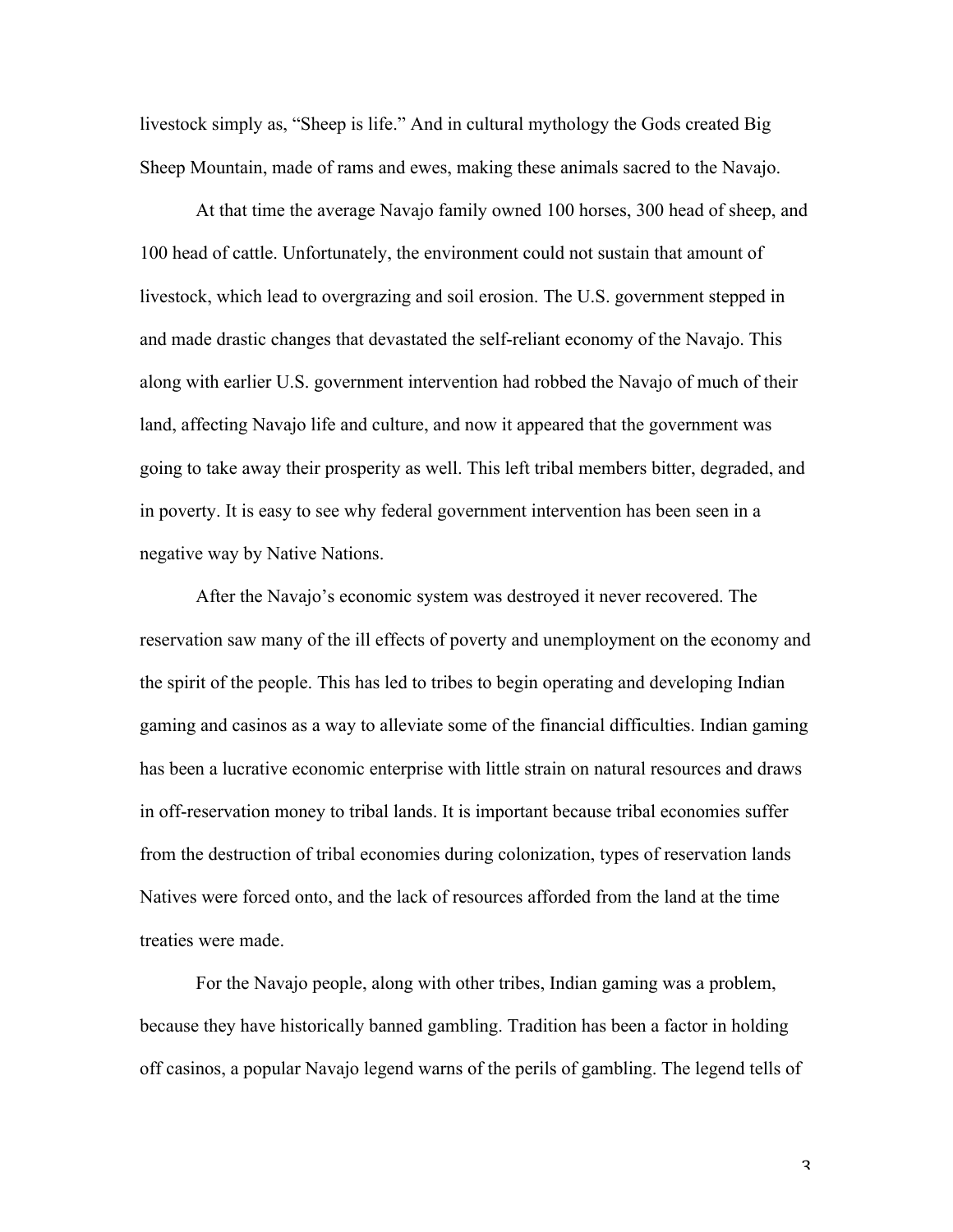a divine gambler or gambling-god, named *Noqoìlpi* or "He-who-wins-men". Noqoilpi challenged the Pueblo people, neighbors to the Navajo, to all sorts of games and contests, and in all of these he was successful. He won from them, first their property, then their women and children, and finally some of the men themselves. The Navajos saw the Pueblo's loss and made the cultural decision that gambling was a negative force. Culturally reinforcing the Navajo Nation's long-standing decision to remain alcohol and casino free.

**The gambling ban has now been wholly removed but previously it was enforced.** The Navajo Nation tribal members put gaming initiatives on the ballot, in 1994 and 1997. These initiatives were voted down because of cultural objection and unintended consequences like addiction and alcoholism. But in 2004, with unemployment around 50 percent and with neighboring tribes profiting from gamblers, the tribal council opened up the reservation to casinos, a decision affirmed by Navajo voters at the polls. This decision came twenty years after the Indian Gaming Regulatory Act of 1988 had passed, meaning that the Navajo Nation did not enter into the gaming industry until quite late, comparatively. In spite of the historic ban and cultural implications, the Navajo Nation has opened Las Vegas style casinos and gaming as a form of economic stimulus and revenue.

The first Navajo casino, Twin Arrows, was built and finally opened in 2008. Since that time two more casinos have opened, Fire Rock and Flowing Water, and one casino resort, Northern Edge have been opened on tribal lands.

The tribal government created a department for administration and oversight of Indian gaming on tribal lands. The Navajo Nation's Gaming Enterprises oversees the four

 $\varDelta$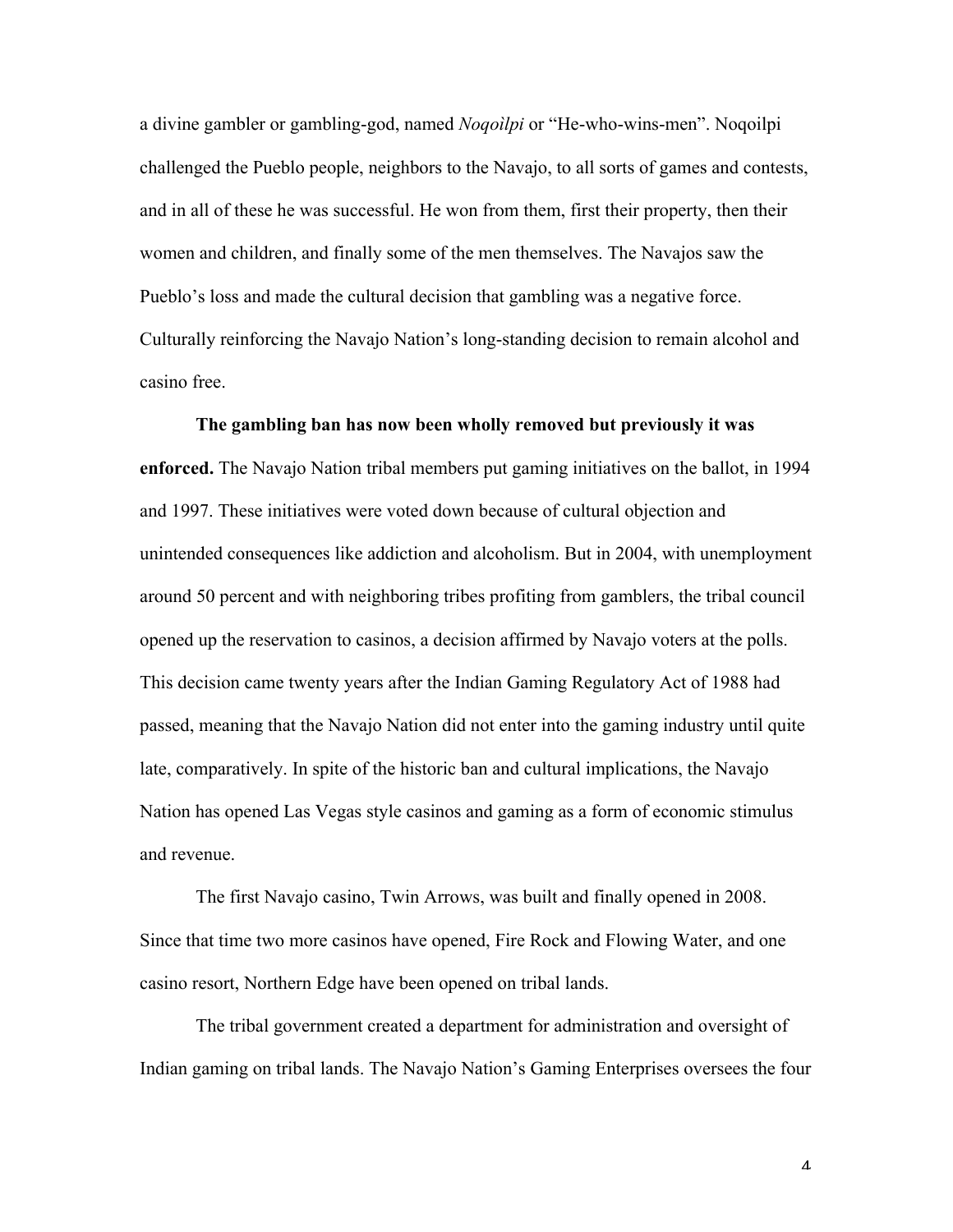ventures. Their mission statement is "Developing a Navajo Gaming Economy." NNGE's long-term plan is to build approximately 5 to 6 casinos with the Navajo Nation. NNGE's goals include creating jobs in the Navajo Nation relating to the casino industry; such as, casino operations, restaurants, hotels, golf course, tourism, construction, support development of small businesses that provide goods and services to the Navajo casinos and related businesses, and to generate gaming revenues for the Navajo Nation government.

All of the casinos share the culture of the Navajo people in their architecture and artwork. The Northern Edge has many beautiful elements of tribal culture. The image below is of the Twin Arrows Resort and Casino's grand entrance. The central focus of the rotunda is a custom, shimmering chandelier. It symbolically depicts the vertical rise of the people through each world. Hand blown black, blue, yellow and white glass rings represent the colors of each world. Droplets of crystal cascade down through the rings, like water streaming from above. Through the center of the shimmering chandelier, two chrome tubes recall the reeds that were used to enter through the hard sky of the world.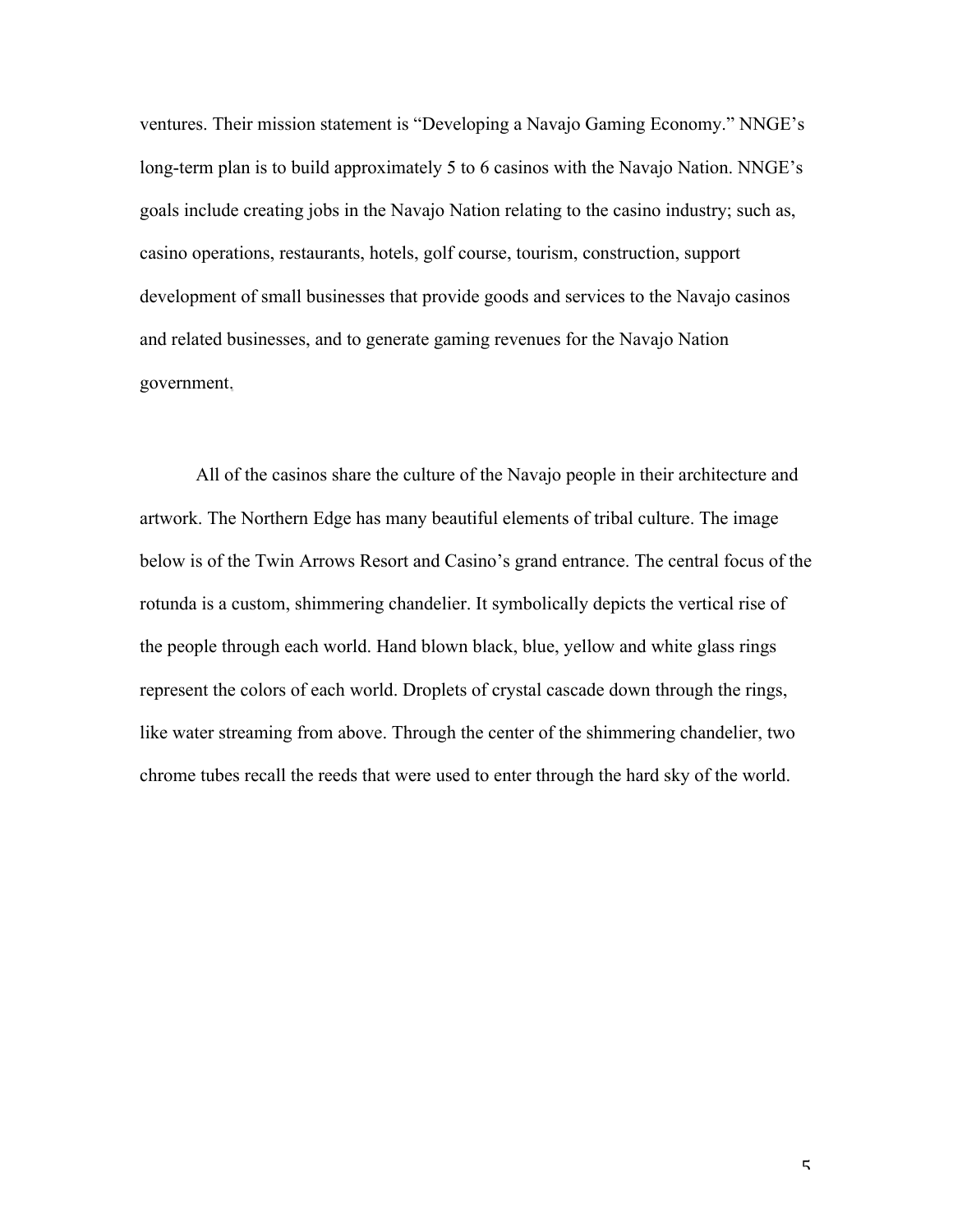

The lobby also has a sign that reads "ya at eeh" which is a Navajo greeting. It also invites guests to explore the culture more deeply by provoking thought and questions about the word's meaning. For example, if someone were to ask the meaning they may receive the answer with the traditional handshake that usually comes along with the greeting. The fact that it is a rotunda is also indicative of the culture representing traditional Navajo housing called a Hogan.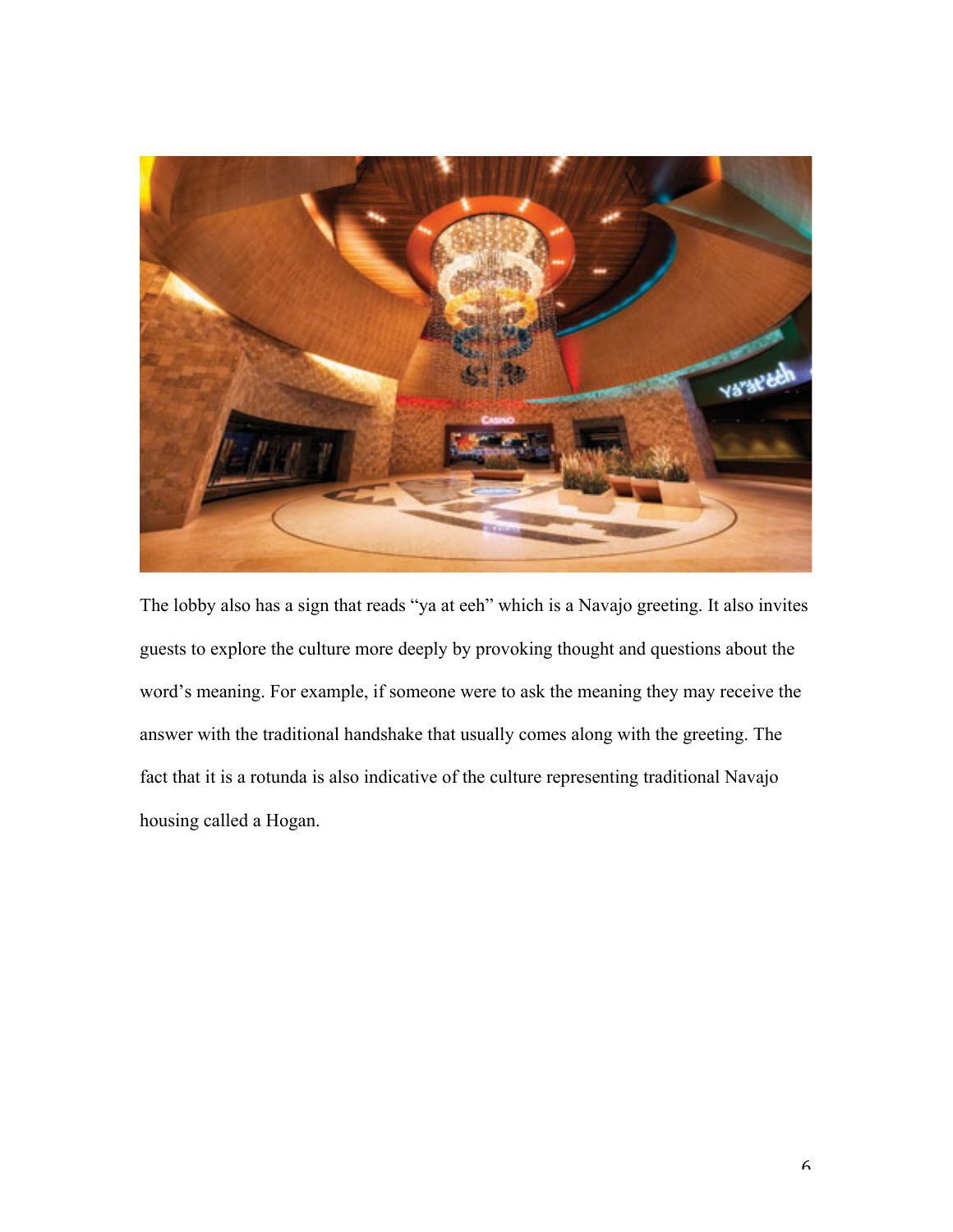

The Navajo casinos also offer artwork from Native artists in the interior design.

The floor design has an artful inlay of different natural stones that represent the Four Corners. It is a Navajo monument and is the only place in the United States where four states intersect at one point: Arizona, New Mexico, Utah and Colorado. It is sacred to the Navajo because it is where our ancestors came from, out of the Mother Earth to look on the Father Sky.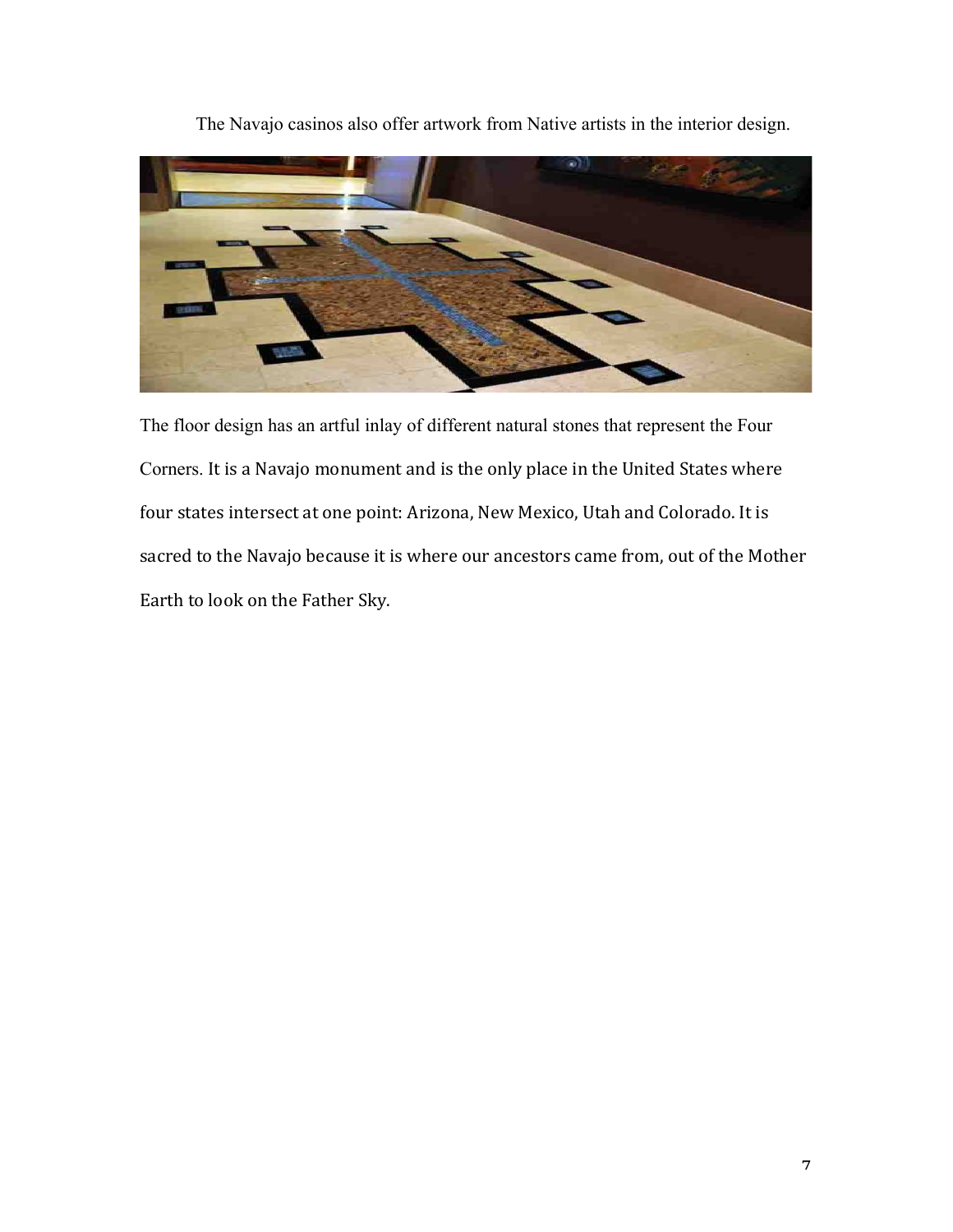There are pieces of artwork that display in the casinos, this piece is currently on display at Twin Arrows Resort and Casino. It illustrates a horse, a revered animal



to the Navajo.

## **Findings:**

**Public policy** concerning the Navajo have been regularly been repelled by tribal members. However, tribes have proven that they can create their own policies that address the needs of their members. One such policy is the addition of Indian gaming on tribal lands. Many tribes have adopted the industry but with it comes concessions. One example is the that these casinos, for the most part, allow, sell, and distribute alcohol. This goes against an old standard that maintains and enforces an alcohol ban on the reservation because of the harmful role it plays on reservation life. According to a study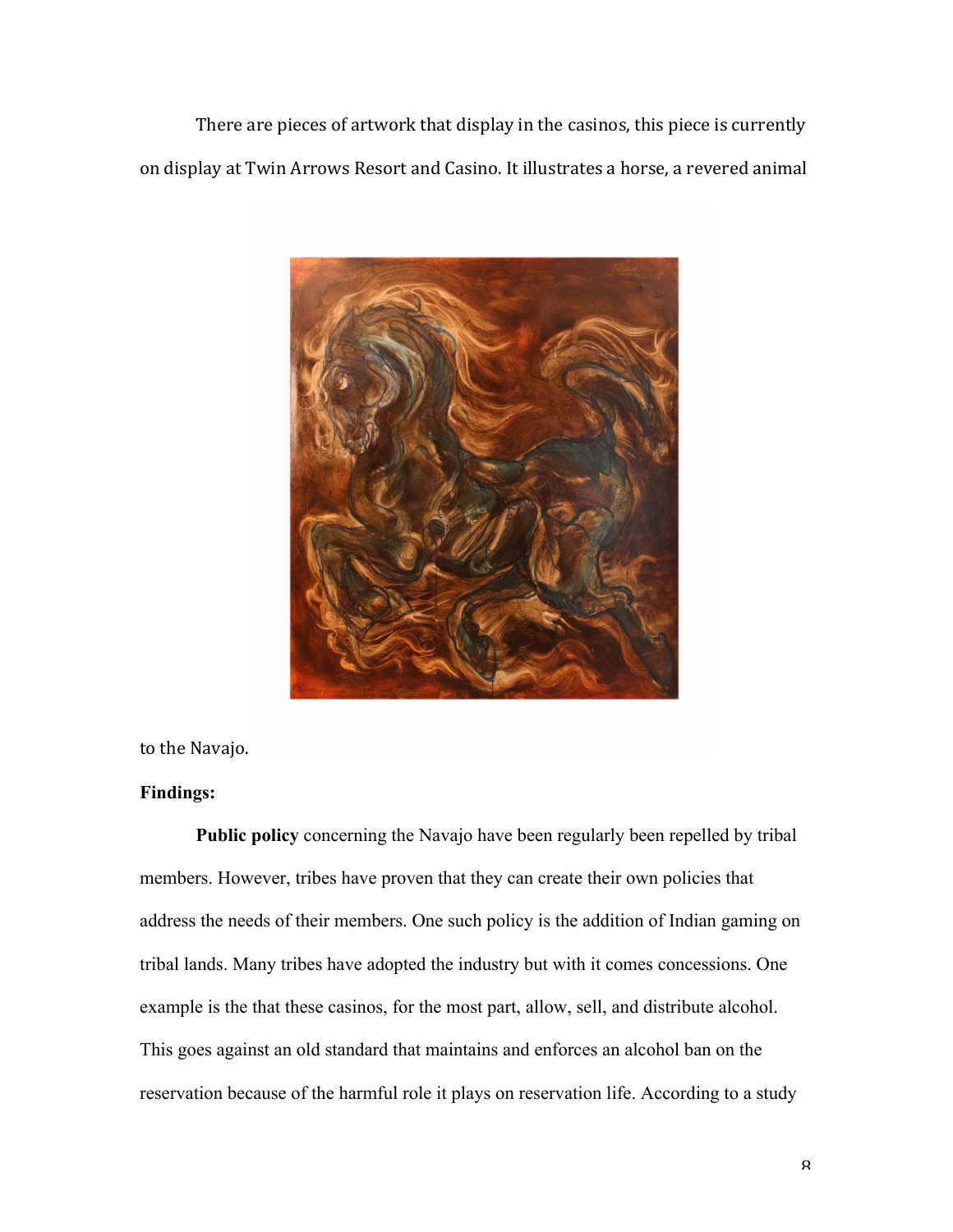reported by Phillip May and Matthew Smith's article in the Journal of Studies on Alcohol and Drugs, 81% of Navajos oppose legalization of alcohol on tribal lands and 52% of those consider alcohol consumption as negative. But the introduction of casinos in Navajo country has allowed a relaxation of that law. It is now permissible to sell and consume alcohol only in casinos. The tribe has made a decision in the interest of business to allow alcohol.

One case study shows the Cheyenne River Sioux exercising tribal sovereignty in regards to alcohol control policy and public health policy for members. The tribe's war on alcohol had initial successes. For example, one expert testified that the tribe's efforts, including the operation of Drug Abuse Resistance Education (D.A.R.E.) programs by the tribal police in the junior high schools, had contributed to a 30% reduction in students atrisk for drug and alcohol abuse on the reservation between 1985 and 1989.

The traditionally negative interactions between the federal government and Navajo and other Native Nations require that tribal sovereignty must be observed and respected if self-determination is to grow and be successful. In addition, the case study above is an example that tribes have proven sovereignty is appropriate and necessary for Native governments to effectively lead and help heal their communities. The idea of sovereignty gives the power to take control over native economies, issues, and policies, which inspire self-determination.

**The current economy of the Navajos** shows they are competing in a market in which 24 other casinos exist. The Navajo Nation's competitive edge is that they have legalized alcohol sales and consumption in the casinos, while other tribes have maintained the alcohol ban. Navajo tribal President Ben Shelly is in support of the bill

 $\mathbf Q$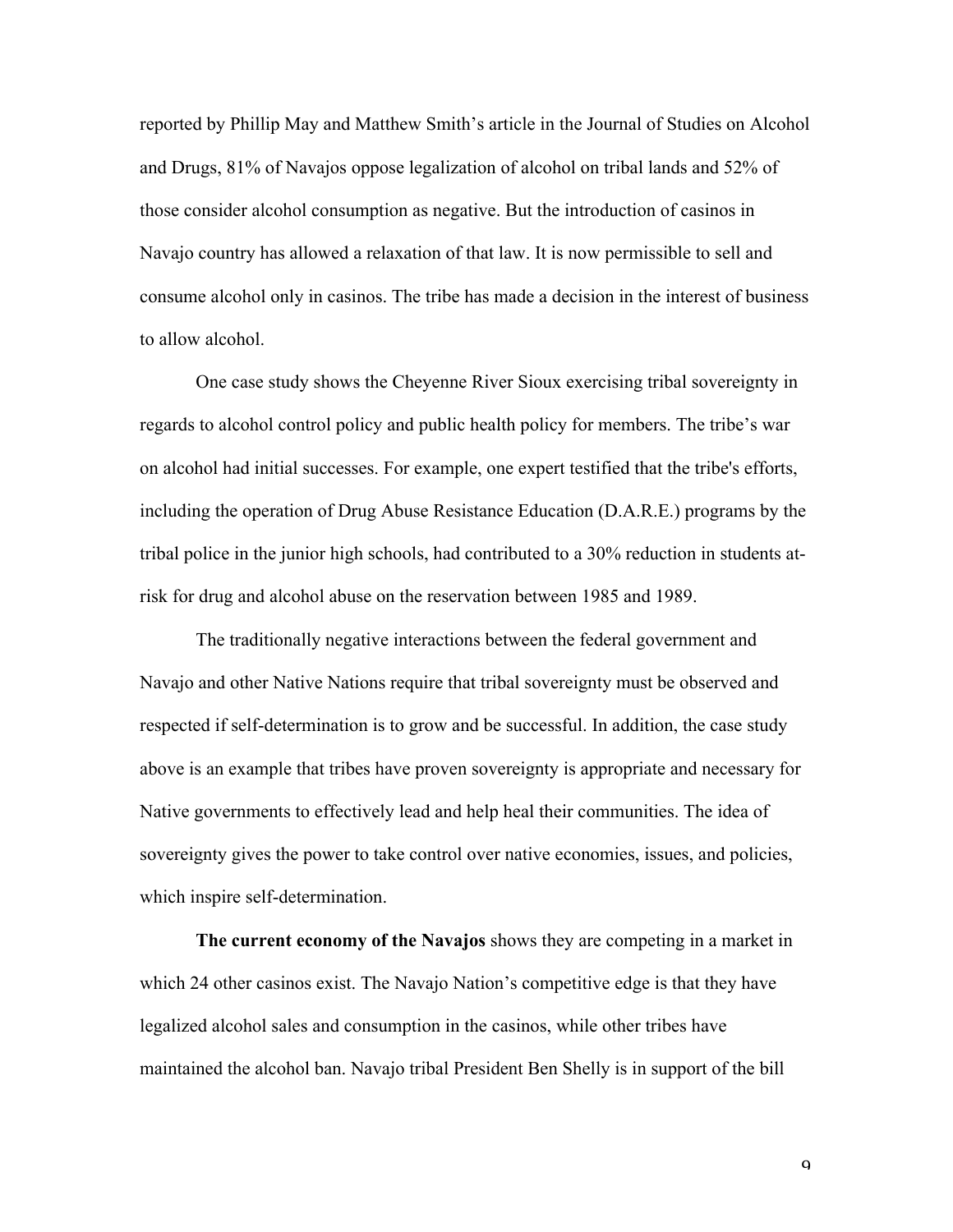that allows alcohol sales in the casino's and said the people should go even further to decriminalize the sale of alcohol at all the tribe's tourism businesses. He said that would boost the economy and bring outside revenue to the reservation.

Concerns have been expressed that state-tribal gaming compacts undermine tribal sovereignty and that casinos encourage social ills such as crime, addiction and alcoholism. This threat is bigger to the Navajo who have not only legalized gaming on the Reservation but slackened laws that allow alcohol in the tribal casinos. Many fear that this may be a slippery slope.

Beyond historical oral traditions that disaffirm games of chance, a pragmatic Edmund Yazzie, chairman of the Tribal Council's Law and Order Committee, said he would not support alcohol sales unless the tribe first establishes a tax on liquor sales that would be earmarked for Navajo police. He anticipates an increase in criminal activity such as child abandonment and domestic violence as alcohol is made more widely available. Nevertheless, public policy will have to address the negatives of Indian gaming as well as the positive.

We can attend to those matters after the Native American community has had an opportunity to gain economic self-reliance especially without interference from the Federal and state governments.

## **Findings:**

The Navajo Nation should be observing direct benefits from opening casinos and a resort on the reservation. The Indian Gaming Regulatory Act requires that net revenues from any tribal gaming are not to be used for purposes other than to (i) fund tribal government operations or programs; (ii) to provide for the general welfare of the Indian

 $1<sub>0</sub>$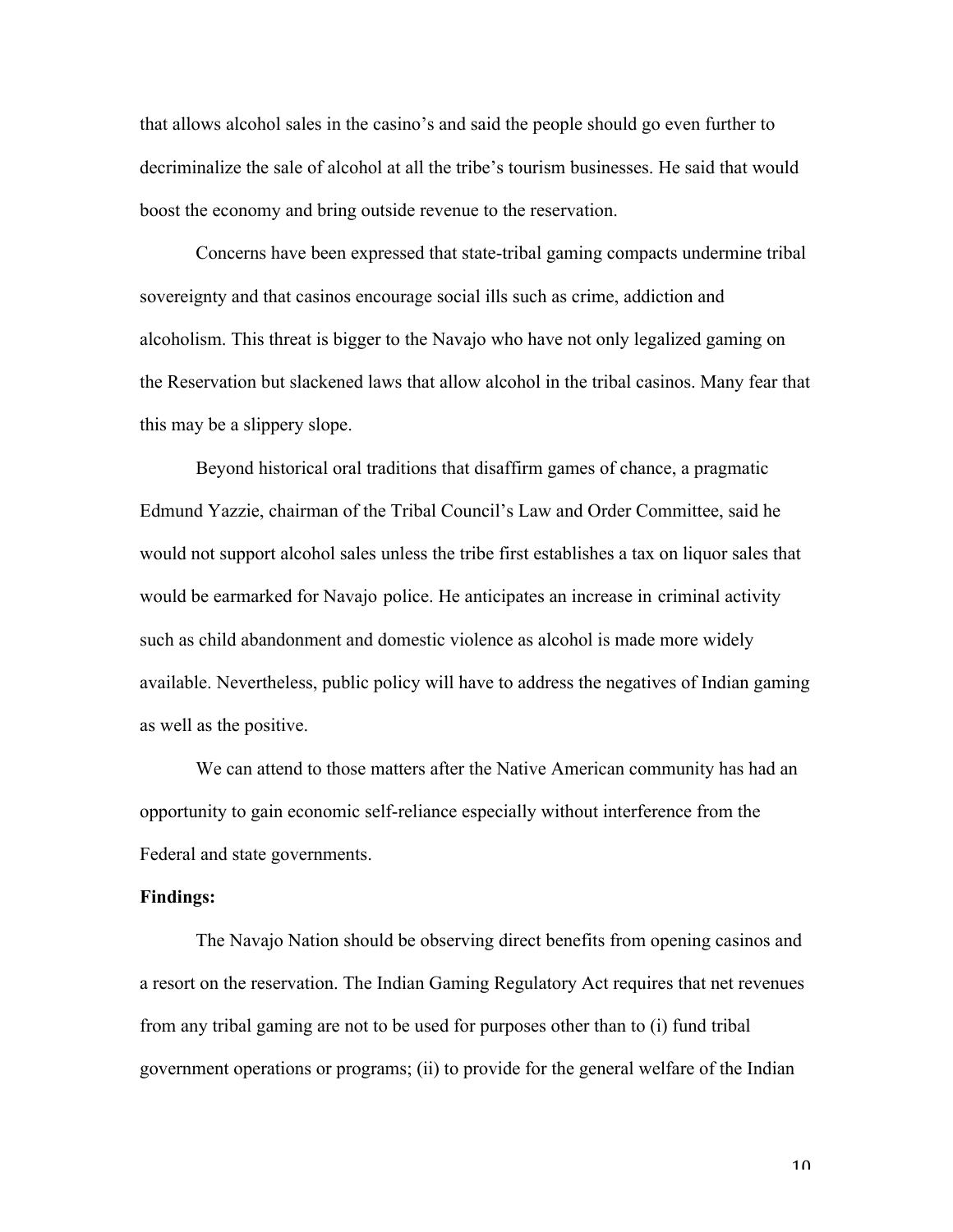tribe and its members; (iii) to promote tribal economic development; (iv) to donate to charitable organizations; or (v) to help fund operations of local government agencies

Compared with other Native nations, whose initial entry into the gaming industry occurred even before the Indian Gaming Regulation Act of 1988, the Navajo tribe opening casinos in 2008 is quite delayed. The revenues from the casinos have yet to make a big difference for the tribe because only a short period of time has elapsed since the openings. The revenues from the casinos, so far, have been put back into the casinos and resort themselves in repaying loans, building costs, infrastructure, maintenance, payroll, and player payouts. The Navajo Nation decided not pay a per capita payment because the tribe has about 300,000 members. This means that the amount of revenue would not be significant enough to improve the lives of people individually so the assets remain pooled. "The Nation decided not to do per capita payments, but to do a distribution plan," he said. "As a result of those terms, it frees up dollars that can be contributed back to the Navajo Nation. That money does not go into the Nation's general fund, Bates said. It likely will be distributed to individual chapters as needed, and will be used for infrastructure, housing, education and economic development, among other things. The 24-member Navajo Nation Council is tasked with deciding how the money is spent, Bradley said. The Council cannot approve per capita payments so none of the money will go to individuals.

The revenues of from Indian gaming can be very lucrative and provide employment to economically depressed areas. Tribes employ both Native and non-native populations at an overall rate of 25% and 75% respectively. Most tribes have employment policies that give preference to Natives over non-Native applicants. This

11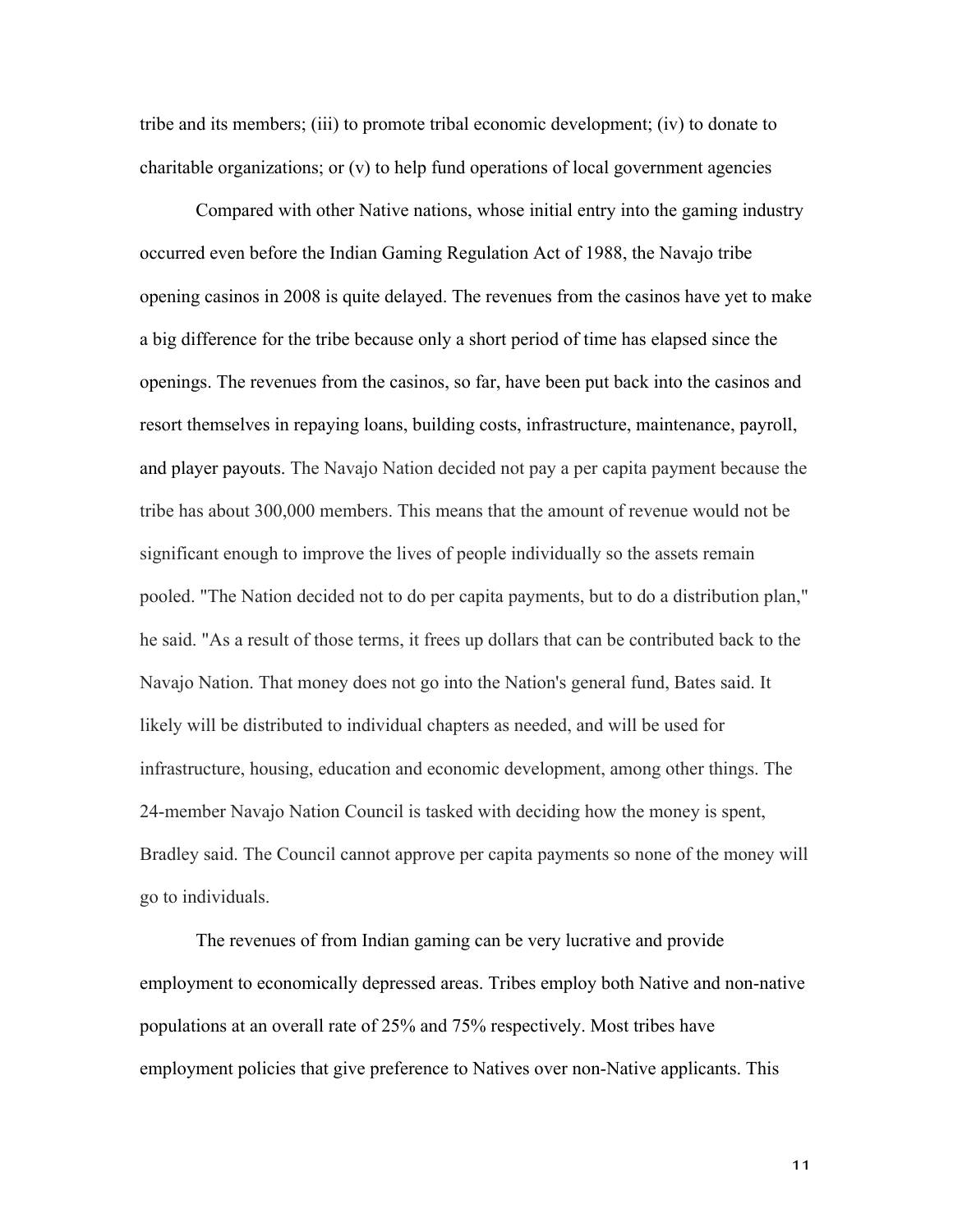type of policy is similar to that of preference given to Armed Services Veterans in certain types of employment, especially governmental and public positions.

The Navajo tribe recently opened the Twin Arrows casino resort and hired 800 workers. At the recent job fair, NNGE "extended job offers for 52 percent of the available positions with four out of five offers going to Navajo tribal members. The economic impact will be impressive—with the incomes of these new jobs, we anticipate \$20 million a year in benefits to the area." An additional \$20 million a year going into the local economy is a huge boost to a population that borders on a 50% unemployment rate and over 50% live under the Federal poverty level.

Not only has the Twin Arrows provided employment where it was greatly needed but it is an example of the use of gaming revenues to diversify beyond the three casinos into a resort casino with a hotel, multiple restaurants, a spa, catering, and beautiful event space.

All of this comes with a price and a responsibility to the community. Tribes must bear some culpability for the negative impacts of gambling. For example, some players will become addicted to gaming. The casinos have made financial contributions showing their commitment to promoting responsible gaming, this includes educating people about problem gambling and responsible advertising and research. The NNGE, specifically, has a free program for players who believe that they have a gambling problem.

Although, it takes time for casinos to develop economically they benefit the tribe in various ways. Employment for tribal members and surrounding non-Native populations is significant. The diversification of these business enterprises opens up opportunities for continued growth internally and externally by providing financial

12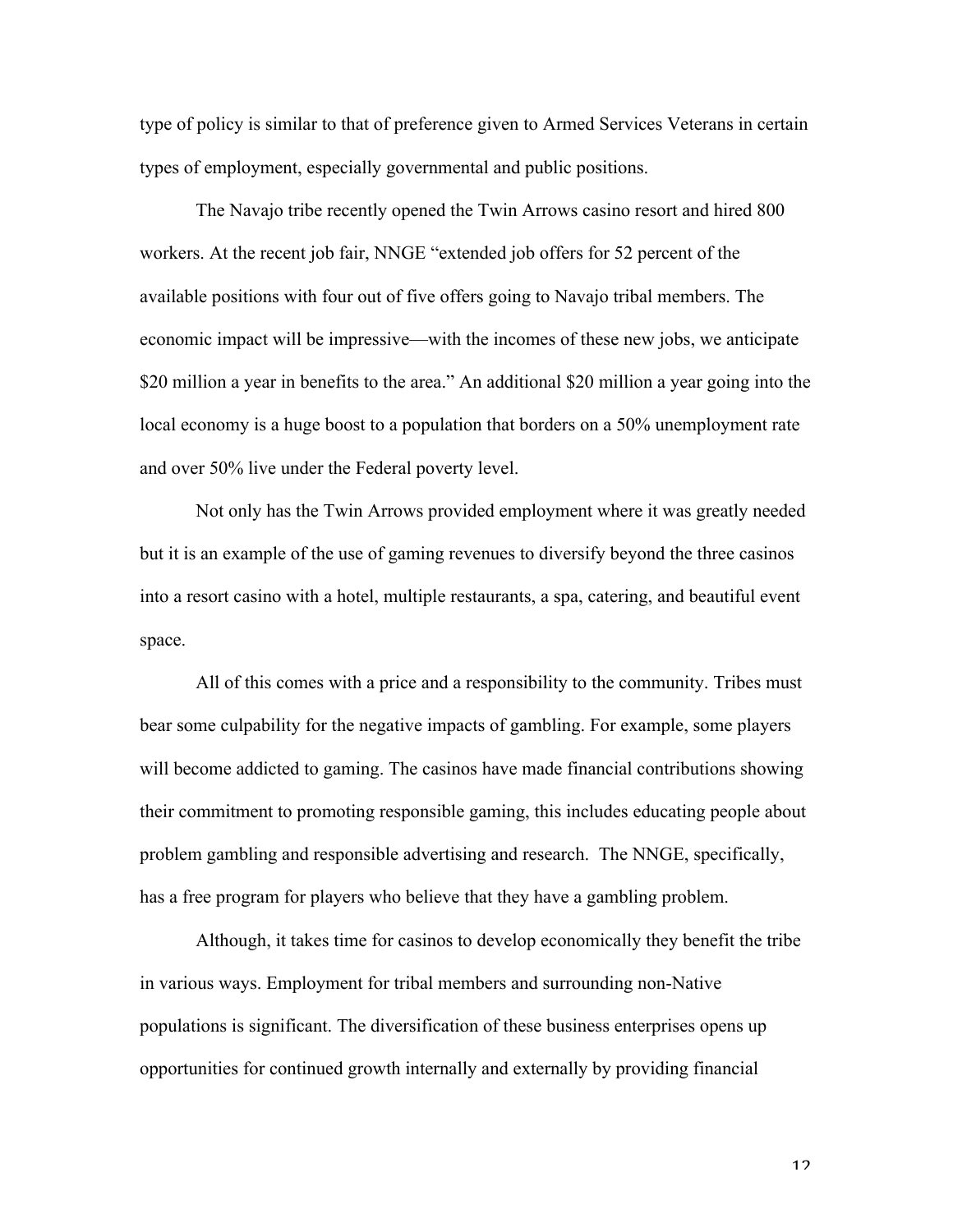assistance in the form of dollar contributions to tribal government and local agencies. Further research on other economic enterprises that have been supported by tribal gaming dollars should be explored. Indian gaming may not be the Navajo Nation's first choice for economic revenue but it is certainly an improvement to a stagnated and weak economy.

Some tribes have reported that their tribe has reduced the need for governmental payments by tribal members completely. Rather now the tribe is able to develop and support the tribe on the revenue generated by the casinos. But this has come with a price that relinquishes freedoms to state government and subjects sovereign nations to more than social obligation. Many question whether this is loss in freedoms is necessary but it remains to be seen if the current policies created between tribes and states will continue or if these policies will give way to true sovereignty, Indian gaming without U.S. state and federal intervention.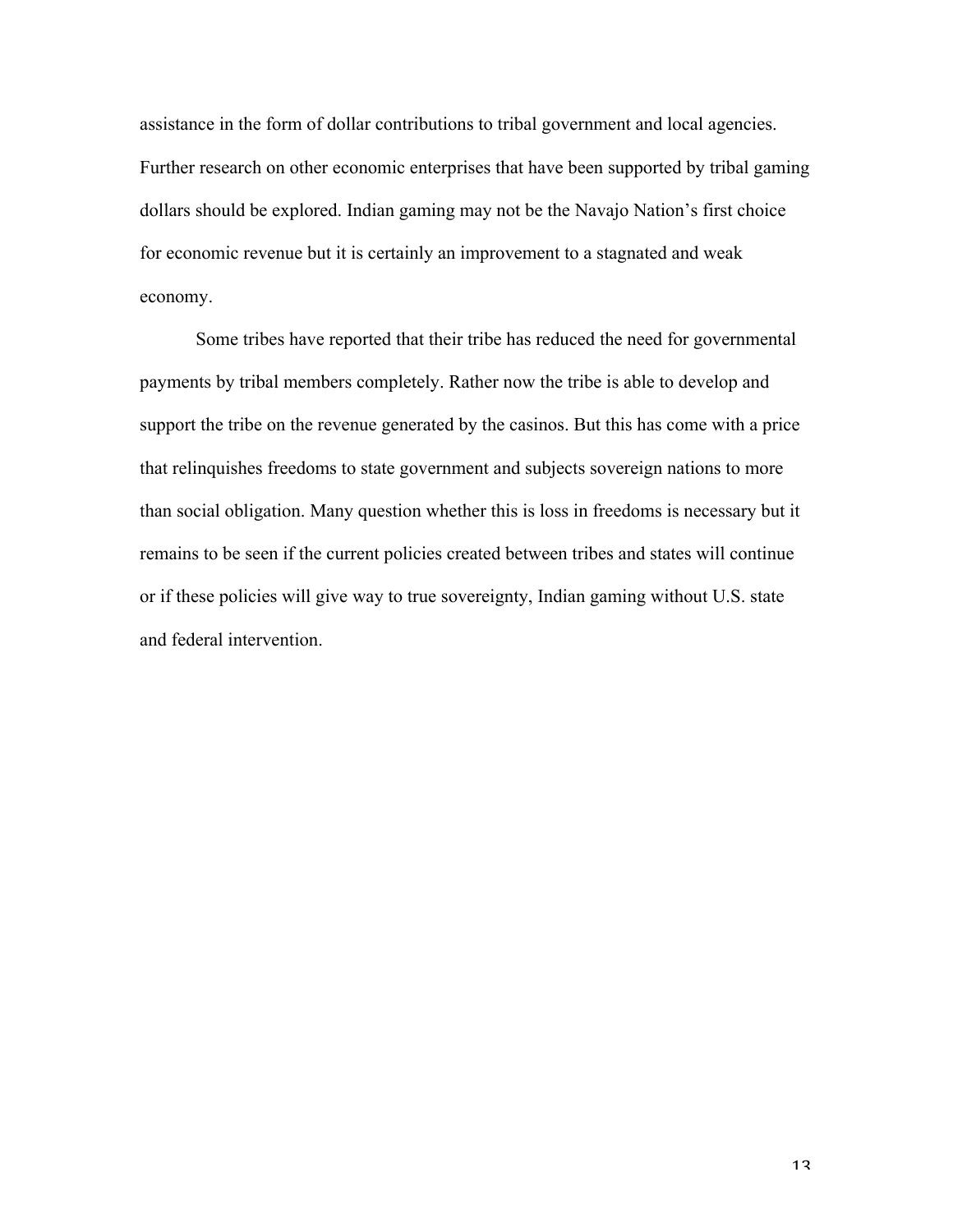References:

Retrieved from website, http://www.bosqueredondomemorial.com/long\_walk.htm on October 22, 2013. Retrieved from website, http://www.bosqueredondomemorial.com/navajo\_negotiations.htm on October 22, 2013

Retrieved from website, http://library.nau.edu/speccoll/exhibits/indigenous\_voices/navajo/livestock.html on October 22, 2013

Retrieved from website, http://www.azcentral.com/news/arizona/free/20130629navajocasino-alcohol-gambling-arizona.html on October 10, 2013.

Retrieved from website, http://www.firerocknavajocasino.com/nnge2011.com/ on November 3, 13.

Retrieved from website,

"http://www.nigc.gov/Portals/0/NIGC%20Uploads/lawsregulations/IGRA/Indian%20Ga ming%20Regulatory%20Act.pdf on November 3, 13

Retrieved from website, http://www.daily-times.com/ci\_20969480/navajo-nation-acceptfirst-gaming-check. November 1, 13

Retrieved from website, http://www.tribal-institute.org/lists/gaming.htm on November 3, 13

Retrieved from website, http://indiancountrytodaymedianetwork.com/2013/02/06/navajonation-open-first-arizona-based-casino-may-hire-800-147480 on November 3, 13.

Retrieved from website, http://www.agriculture.navajo-nsn.gov on November 3, 13.

Matthews, Washington, Franz Boas, T. Frederick Crane, J. Owen Dorsey Noqoìlpi, the Gambler: A Navajo Myth; W.W. Newell, General Editor. *Journal of American Folklore*, Vol II, No. V, April-June, 1889" on October 12, 2013. Retrieved from website: http://www.sacred-texts.com/nam/nav/gambler.htm

McPherson, Robert S. "Navajo Livestock Reduction in Southeastern Utah, 1933-46: History Repeats Itself" Robert S. McPherson, *American Indian Quarterly,* Vol. 22, No. 1/2 (Winter - Spring, 1998), pp. 1-18. Published by: University of Nebraska Press Stable URL: http://www.jstor.org/stable/1185104

Schwarz, Maureen Trudelle, "Dine: A History of the Navajos, and: "For Our Navajo People:" Dine Letters, Speeches and Petitions 1900-1960." *Ethnography*, Vol. 55, No. 3, Summer 2004.